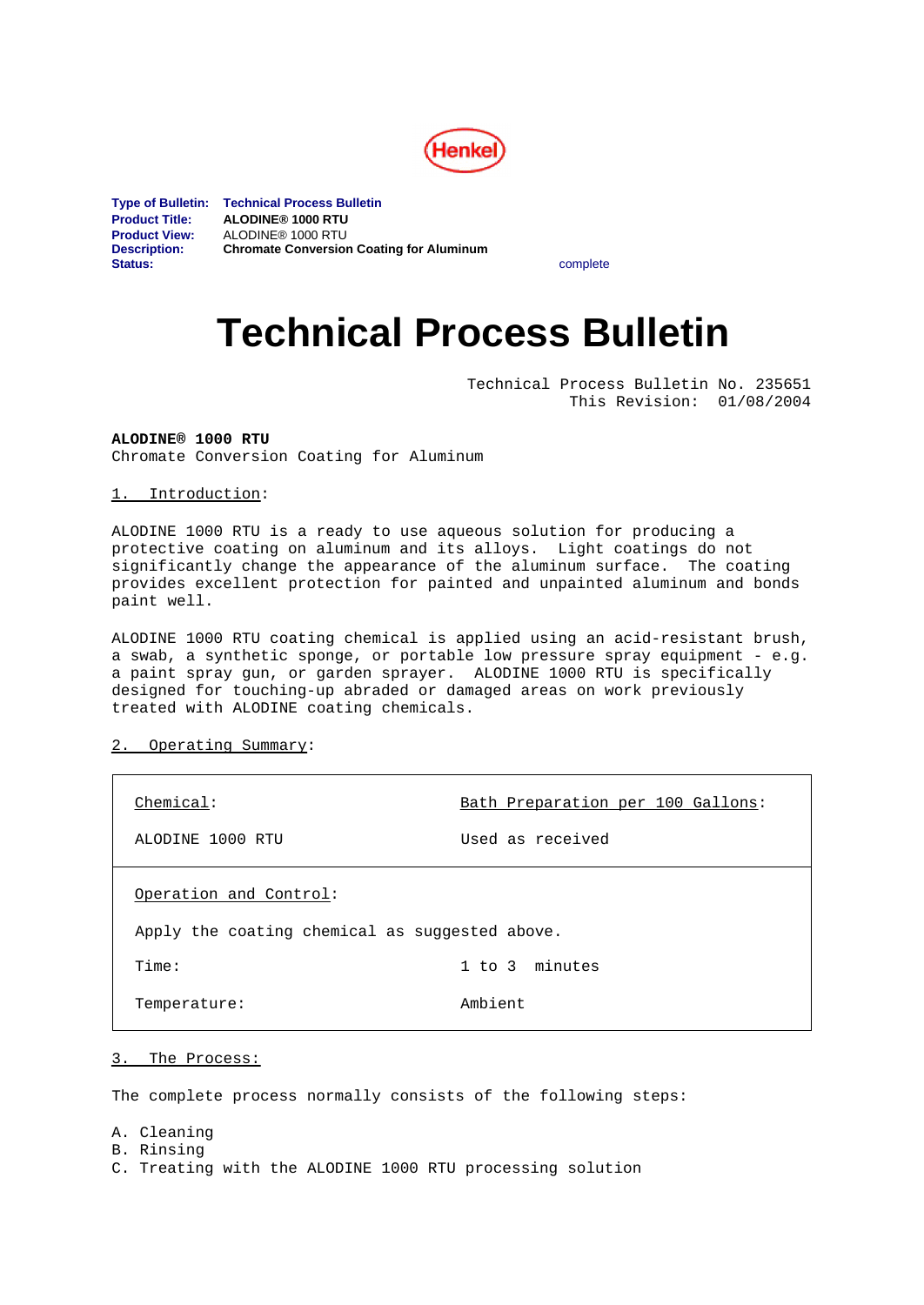D. Rinsing E. Drying

The work, after drying, is ready for use either painted or unpainted.

## 4. Materials:

Ridoline® Cleaner ALODINE 1000 RTU

## 5. Equipment:

Acid-resistant (rubber, stainless steel, or plastic) buckets, troughs, or other suitable containers are used to hold the coating chemical solution. Lead, glass, tin or galvanized iron should not be used. Storing the solution in mild steel containers will result in the decomposition of the solution and is not recommended.

NOTE: ALODINE 1000 RTU saturated rags, sponges, swabs, etc., should be thoroughly washed with water before allowing to dry or discarding. Otherwise, they may constitute a fire hazard.

# 6. Surface Preparation:

### Cleaning

All metal to be treated with the processing solution must be free from grease, oil and other foreign material before treatment. A complete line of cleaners is available. Our representative will recommend the proper cleaner.

## Water Rinsing

After cleaning, the metal must be thoroughly rinsed with water or wiped off with clean, water-damp cloths prior to coating with ALODINE 1000 RTU coating chemical.

# 7. Treating with the ALODINE 1000 RTU Processing Solution:

Apply the coating chemical solution liberally to the aluminum surface. Treat only as large an area at one time as can be conveniently handled with the equipment being used (approximately 6 to 10 square feet of surface).

Use as many applications as necessary to get the coating desired, allowing approximately one minute reaction time before the application and before the final water rinsing. The color of the coating will range from clear to a light iridescent gold color depending on the aluminum alloy, temperature and number of applications.

Operation Time: 1 to 3 minutes Temperature: Ambient

# 8. After Treatment:

Rinsing and Drying Excess coating chemical solution should be removed by either of the following methods: